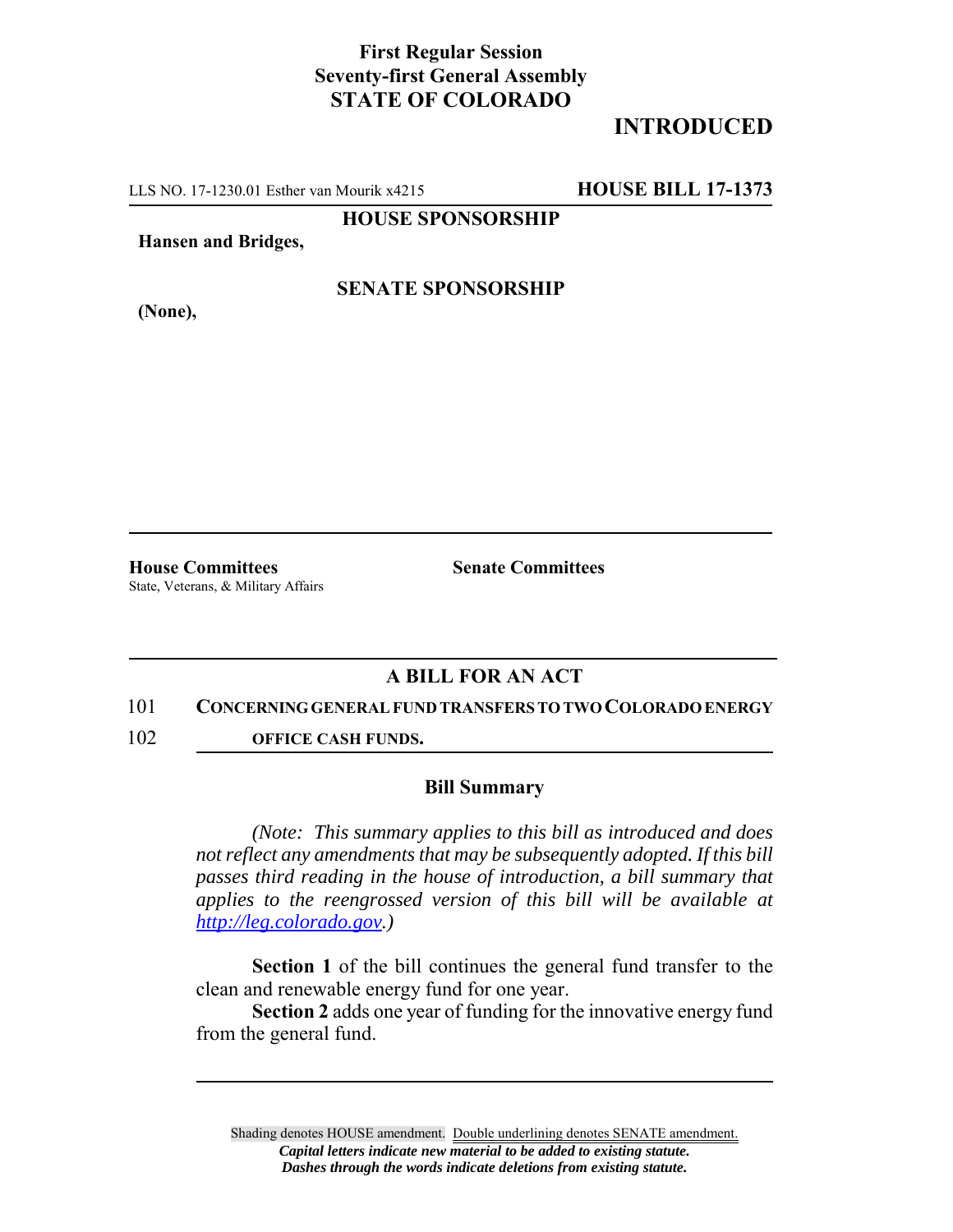1 *Be it enacted by the General Assembly of the State of Colorado:*

2 **SECTION 1.** In Colorado Revised Statutes, 24-38.5-102.4, **add** 3  $(1)(a)(IV)$  as follows:

 **24-38.5-102.4. Clean and renewable energy fund - creation - use of fund - definitions - repeal.** (1) (a) (IV) (A) ON JULY 1, 2017, THE STATE TREASURER SHALL TRANSFER ONE MILLION SIX HUNDRED THOUSAND DOLLARS TO THE CLEAN AND RENEWABLE ENERGY FUND FROM THE GENERAL FUND.

9 **(B)** THIS SUBSECTION  $(1)(a)(IV)$  IS REPEALED, EFFECTIVE JULY 1, 10 2018.

11 **SECTION 2.** In Colorado Revised Statutes, 24-38.5-102.5, 12 **amend**  $(1)(a)$  as follows:

13 **24-38.5-102.5. Innovative energy fund - creation - use of fund** 14 **- definitions - repeal.** (1) (a) (I) The innovative energy fund is hereby 15 created in the state treasury. The principal of the fund shall consist 16 CONSISTS of moneys MONEY transferred to the fund by the general 17 assembly, moneys MONEY transferred at the end of each state fiscal year 18 from moneys MONEY received by the Colorado energy office, moneys 19 received pursuant to section 39-29-108 (2), C.R.S., or from revenue 20 contracts, court settlement funds, supplemental program funds, repayment 21 or return of funds from eligible public depositories, and gifts, grants, and 22 donations, and any other moneys MONEY received by the Colorado energy 23 office. Interest and income earned on the deposit and investment of 24 moneys MONEY in the innovative energy fund shall be IS credited to the 25 fund. Moneys MONEY in the fund at the end of any state fiscal year shall 26 remain REMAINS in the fund and shall MAY not be credited to the state 27 general fund or any other fund. Moneys MONEY in the fund shall MAY not